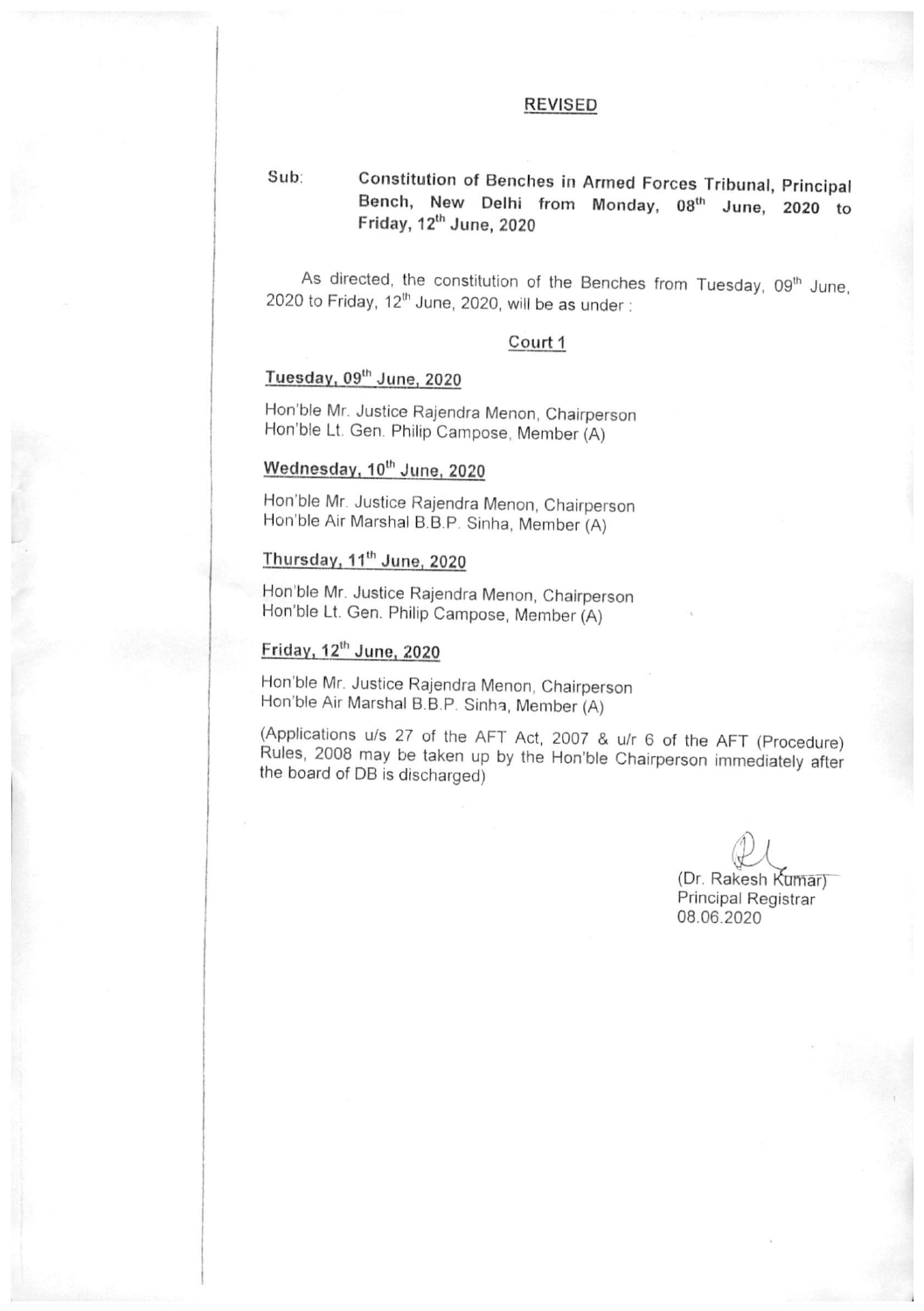# **ARMED FORCES TRIBUNAL, PRINCIPAL BENCH, NEW DELHI LIST OF BUSINESS**

**Date: 09-06-2020**

#### **Timing: 10:30 AM to 01.00 PM & 02.00 PM to 04.30 PM**

# **COURT No. 1 (Ground Floor)**

#### **CORAM:**

#### **HON'BLE THE CHAIRPERSON HON'BLE LT. GEN. PHILIP CAMPOSE**

| <u>S.</u><br>No. | Case No.                                              | <b>Parties Name</b>                          | <b>Advocate for Petitioner /</b><br><b>Respondents</b> |  |
|------------------|-------------------------------------------------------|----------------------------------------------|--------------------------------------------------------|--|
|                  | <b>ADMISSION MATTERS</b>                              |                                              |                                                        |  |
| 1.               | OA 433/2020                                           | Paramdeep Sharma (NO 15198550X)<br>GNR (DMT) | Mr Himanshu Gautam And Lokesh<br>Sharma                |  |
|                  |                                                       | V/s<br>UOI & Ors.                            | Mr. Satya Ranjan Swain                                 |  |
|                  | <u>MA (OTHERS)</u>                                    |                                              |                                                        |  |
|                  | 2. MA 683/2020<br>in                                  | Lt Cdr T Rajkumar                            | Mr. Nikhil Palli                                       |  |
|                  | OA 337/2017                                           | V/s<br>UOI & Ors                             | Mr. Harish V Shankar                                   |  |
| 3 <sub>1</sub>   | MA 694/2020<br>in OA (Appeal)                         | Ex Sep Surendra Singh (14836752M)            | Mr. Ajit Kakkar                                        |  |
|                  | 1978/2019<br>[OA (Appeal)<br>01/2019 (RB,<br>Jaipur)] | V/s<br>UOI & Ors                             | Mr. Shyam Narayan                                      |  |
| 4.               | MA 706/2020<br>in                                     | AVM PS Babu (17908-K)                        | Mr Ajit Kakkar & Associates                            |  |
|                  | MA 2631/2019<br>in<br>OA 1451/2018                    | V/s<br>UOI & Ors                             | Mr. Harish V Shankar                                   |  |
|                  | <b>PLEADINGS NOT COMPLETE</b>                         |                                              |                                                        |  |

- **5. OA 751/2019** Ex Nk Rajendar Singh (No 2897146 H) & Ors. Mr Virender Singh Kadian
	- **V/s**

UOI & Ors.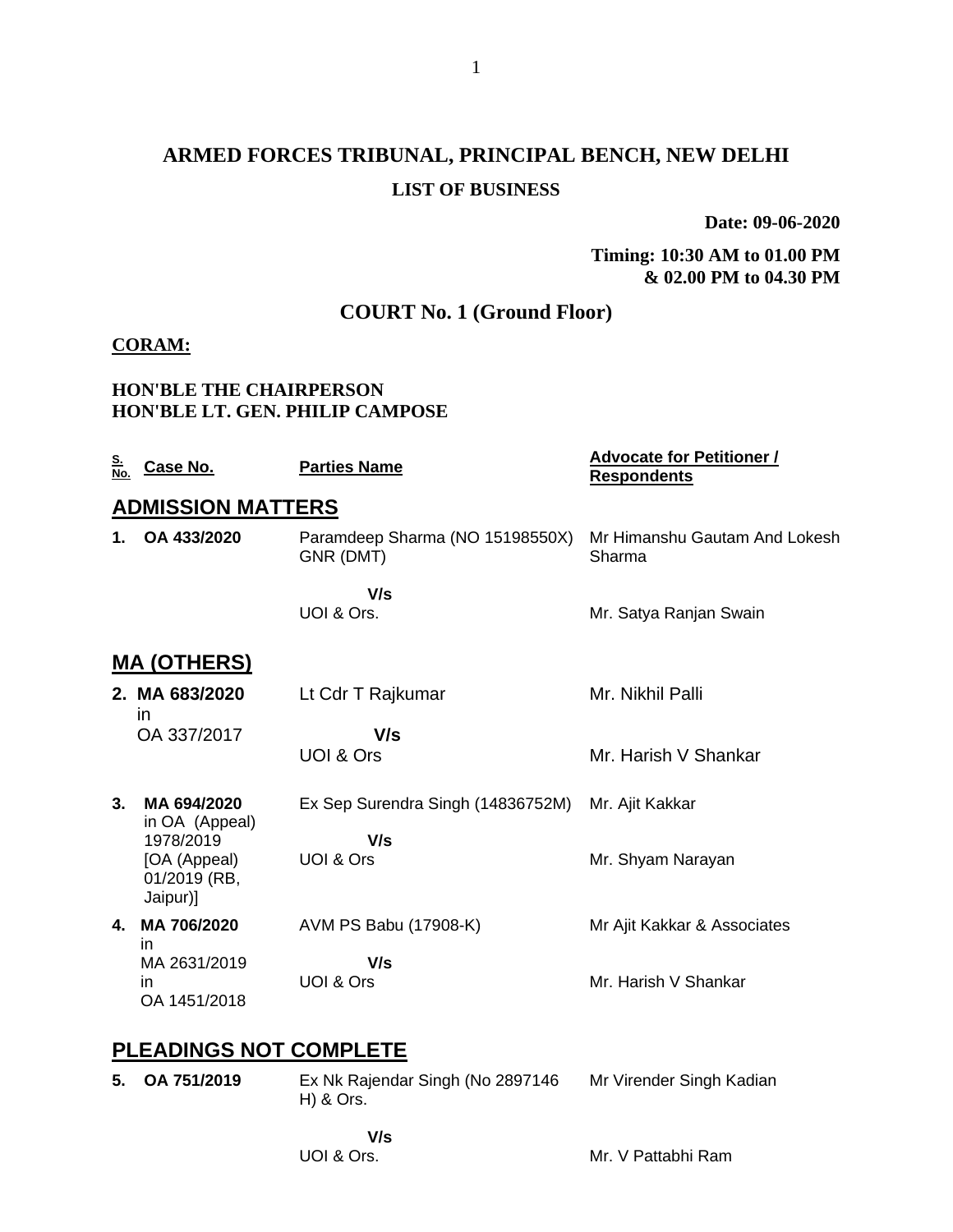| 6. | OA 2307/2019                | No 1450449A Sep Mohammad<br>Mukhtar Ansari  | Mr VS Kadian                                   |
|----|-----------------------------|---------------------------------------------|------------------------------------------------|
|    |                             | V/s<br>UOI & Ors.                           | Mr Neeraj, Sr CGSC                             |
| 7. | OA 200/2020                 | L/Nk Arun Panwar (15495923-N)               | Mr. Ajit Kakkar & Associates                   |
|    | with<br>MA 214/2020         | V/s<br>UOI & Ors.                           | Mr Ashok Chaitanya for R 1-3,<br>None for R-4  |
| 8. | OA 206/2020                 | Ex Sub/DSC Devinder Singh (JC<br>841849L)   | Mr US Maurya                                   |
|    |                             | V/s<br>UOI & Ors.                           | Mr Shyam Narayan                               |
| 9. | OA 207/2020                 | Ex Sep/DSC Jagpal Singh (No<br>13697658 Y)  | Mr US Maurya                                   |
|    |                             | V/s<br>UOI & Ors.                           | Mr Shyam Narayan                               |
|    | 10. OA 239/2020             | Cpl Gajanand Kirodiwal (No 959883<br>R)     | Mr Ajit Kakkar, Madhuri Koli &<br>Alpana Yadav |
|    |                             | V/s<br>UOI & Ors.                           | Mr. Ashok Chiatanya for R 1-3,<br>None for R-4 |
|    | 11. OA (Appeal)<br>308/2020 | IC-44104F Col (TS) K Manoharan<br>(CONVICT) | Mr. Ajai Bhalla & Mr. Baljeet Singh            |
|    |                             | V/s<br>UOI & Ors.                           | Mr. Anil Gautam                                |
|    | 12. OA 314/2020             | Sep/DSC Parmjit Singh (No 3989614<br>N)     | Mr US Maurya                                   |
|    |                             | V/s<br>UOI & Ors.                           | Dr. Vijendra Singh Mahndiyan                   |

## **PLEADINGS COMPLETE**

# **DATES WILL BE GIVEN BY THE TRIBUNAL OFFICER - ORDERS WILL BE UPLOADED ON THE WEBSITE**

**13. OA 2043/2018** No. 15418631-L Sep/AA Krishan Kumar Thru his wife Mrs. Mamta Devi Mr. B P Vaishnav & Associates

> **V/s** UOI & Ors.

Dr Vijendra Singh Mahndiyan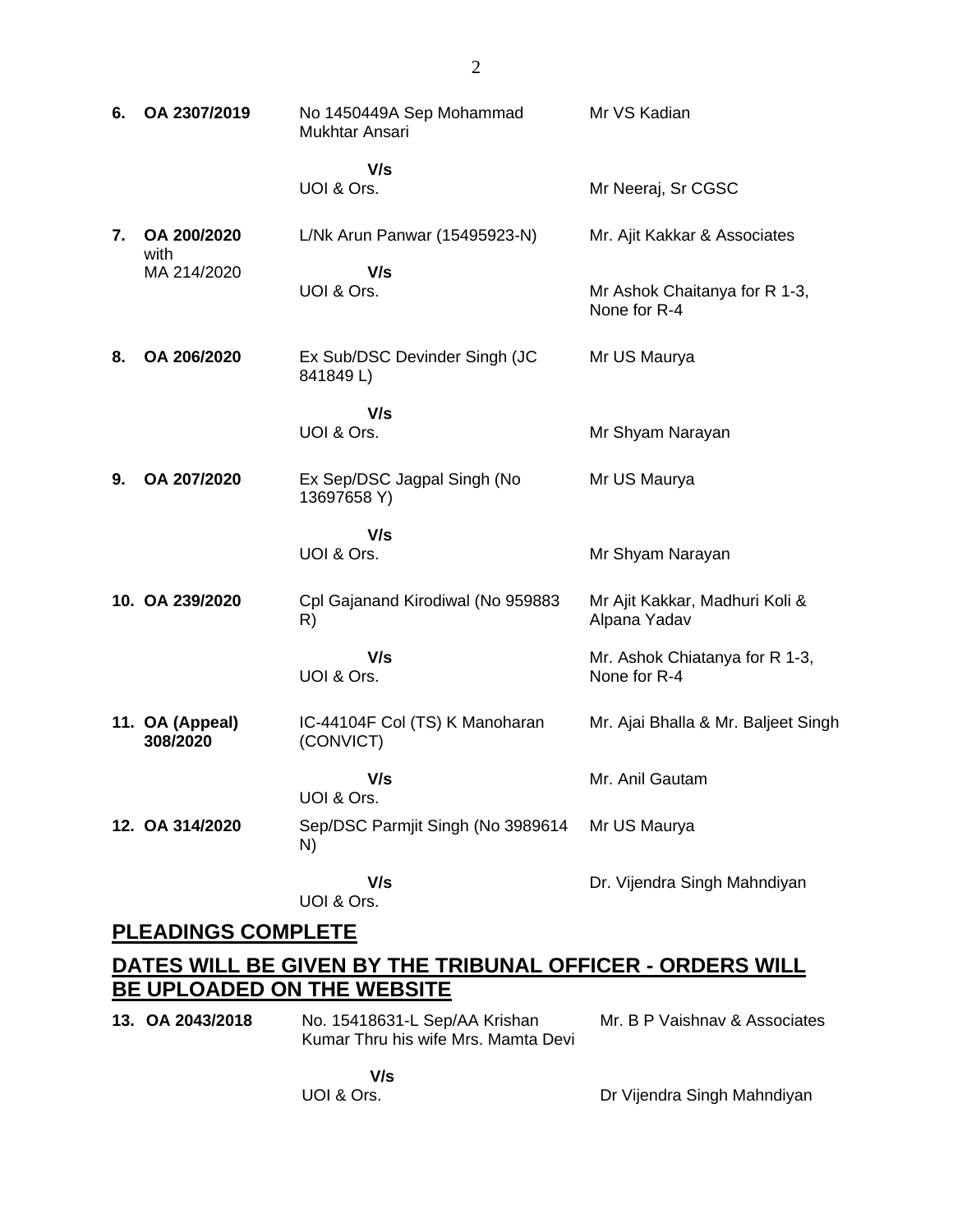# **THIS BENCH WILL NOT ASSEMBLE TODAY**

## **CORAM:**

### **HON'BLE THE CHAIRPERSON HON'BLE AIR MARSHAL B.B.P. SINHA**

| <u>S.</u><br>No. | Case No.                  | <b>Parties Name</b> | <b>Advocate for Petitioner /</b><br><b>Respondents</b> |  |  |  |
|------------------|---------------------------|---------------------|--------------------------------------------------------|--|--|--|
|                  | <b>PLEADINGS COMPLETE</b> |                     |                                                        |  |  |  |
| 1.               | OA 300/2017               | Brig L I Singh      | Mr. S S Pandey & Mr Vishwajeet<br>Singh                |  |  |  |
|                  |                           | V/s                 |                                                        |  |  |  |
|                  |                           | UOI & Ors.          | Mr. Anil Gautam                                        |  |  |  |
|                  |                           |                     |                                                        |  |  |  |
|                  |                           |                     |                                                        |  |  |  |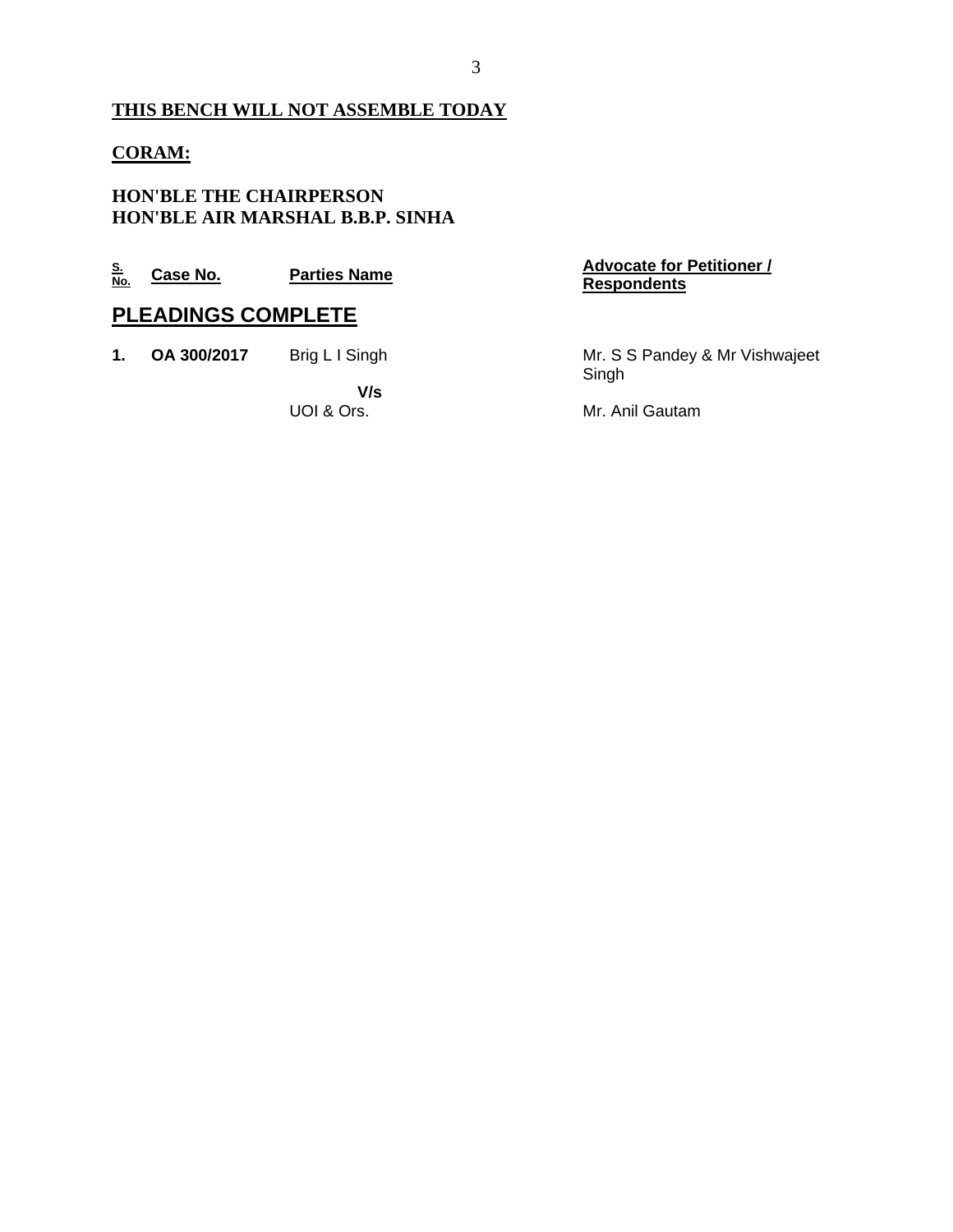# **ARMED FORCES TRIBUNAL, PRINCIPAL BENCH, NEW DELHI LIST OF BUSINESS**

**Date: 09-06-2020**

**Timing: 10:30 AM to 01.00 PM & 02.00 PM to 04.30 PM**

## **COURT No. 2 (Ground Floor)**

### **THIS BENCH WILL NOT ASSEMBLE TODAY**

#### **CORAM:**

Lucknow)

#### **HON'BLE JUDICIAL MEMBER NOT AVAILABLE HON'BLE AIR MARSHAL B.B.P. SINHA**

|    | S. No. Case No.                  | <b>Parties Name</b>                       | <b>Advocate for Petitioner /</b><br><b>Respondents</b> |
|----|----------------------------------|-------------------------------------------|--------------------------------------------------------|
|    | <b>ADMISSION MATTERS</b>         |                                           |                                                        |
| 1. | OA 2253/2019                     | IC-57742Y Lt Col Ajay Dogra               | Mr. Indra Sen Singh/Abhishek<br>Singh                  |
|    |                                  | V/s                                       |                                                        |
|    |                                  | UOI & Ors.                                | Mr. Karan Singh Bhati, Sr. CGSC                        |
|    | <b>MA (EXECUTION)</b>            |                                           |                                                        |
| 2. | MA 167/2018<br>in<br>OA 817/2016 | Ex Hav Mahesh Kumar<br>(No.10466870H)     | Mr. Naresh Ghai                                        |
|    |                                  | V/s                                       |                                                        |
|    |                                  | UOI & Ors                                 | Mr. Avdhesh Kumar Singh                                |
| 3. | MA 706/2019<br>ın                | Ex Sep Manoj Kumar (No 10467625M)         | Mr Virender Singh Kadian                               |
|    | OA 913/2015                      | V/s                                       |                                                        |
|    |                                  | UOI & Ors                                 | Mr. Harish V Shankar                                   |
| 4. | MA 2867/2019<br>in               | Gp Capt J S Rana (Service No 18132-<br>R) | Mr Ajai Bhalla                                         |
|    | OA 1931/2017                     | V/s                                       |                                                        |
|    |                                  | UOI & Ors                                 | Mr VS Tomar                                            |
|    | <b>MA (OTHERS)</b>               |                                           |                                                        |
| 5. | RA 4/2020<br>with                | UOI & Ors                                 | Mr AK Gautam                                           |
|    | MA 247/2020                      | V/s                                       |                                                        |
|    | in.<br>OA 142/2019 (RB,          | Wg Cdr Puskal Dwivedi                     | Mr. Baljeet Singh                                      |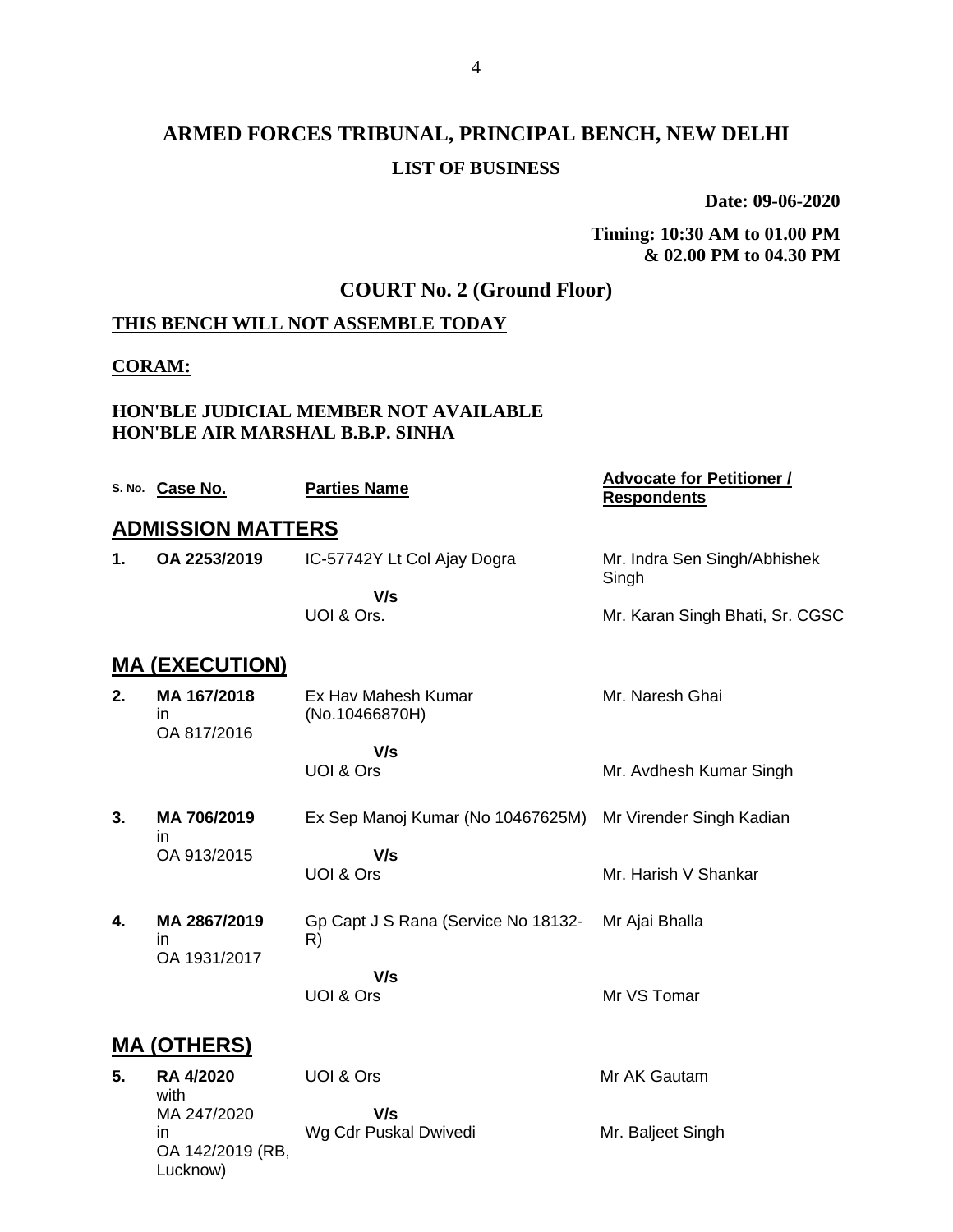#### **WITH**

| 6.          | MA 2918/2019<br>in                             | UOI & Ors                                         | Mr AK Gautam                   |
|-------------|------------------------------------------------|---------------------------------------------------|--------------------------------|
|             | OA 142/2019<br>(RB, Lucknow)                   | V/s<br>Wg Cdr Puskal Dwivedi (No 27024)           | Mr. Baljeet Singh              |
| 7.          | RA 5/2020<br>with                              | UOI & Ors                                         | Mr AK Gautam                   |
|             | MA 248/2020<br>in OA 449/2019<br>(RB, Lucknow) | V/s<br>Sqn Ldr Megha Punia (No 29302N)            | Mr. Baljeet Singh              |
| <b>WITH</b> |                                                |                                                   |                                |
| 8.          | MA 2919/2019<br>in                             | UOI & Ors                                         | Mr. AK Gautam                  |
|             | OA 449/2019<br>(RB, Lucknow)                   | V/s<br>Sqn Ldr Megha Punia (No 29302N)            | Mr. Baljeet Singh              |
| 9.          | MA 676/2020<br>in MA 2892/2019                 | Col (TS) K Manoharan (IC 44104 F)                 | Mr Ajai Bhalla & Baljeet Singh |
|             | in OA Diary<br>No.5778/2019                    | V/s<br>UOI & Ors                                  | Mr. Anil Gautam                |
|             | <b>PLEADINGS NOT COMPLETE</b>                  |                                                   |                                |
| 10.         | OA 817/2018<br>with<br>MA 683/2018 &           | Ex TS Nk Satbir Singh Rana<br>(14243374-K) & Ors. | Mr. Praveen Kumar              |
|             | 16/2020                                        | V/s<br>UOI & Ors.                                 | Mr SP Sharma                   |
| 11.         | OA 1046/2018<br>with<br>MA 926/2018            | IC-19676X Lt Col Narender Kumar<br>Khanna (Retd)  | Mr Rajesh Nandal               |
|             |                                                | V/s<br>UOI & Ors.                                 | Mr. Rajesh Kumar Das           |

**12. OA 1077/2018** OA 661/2017 (RB Lucknow) Ex Sapper Inder Ram  **V/s** UOI & Ors. Mr. V S Kadian Mr SD Windlesh

**13. OA 2115/2018** with MA 2361/2018 Smt Vijaya Kumari Widow of No 2965659Y Sep Late Dharamvir Singh  **V/s** UOI & Ors. Mr JP Sharma & Associates Mr. S D Windlesh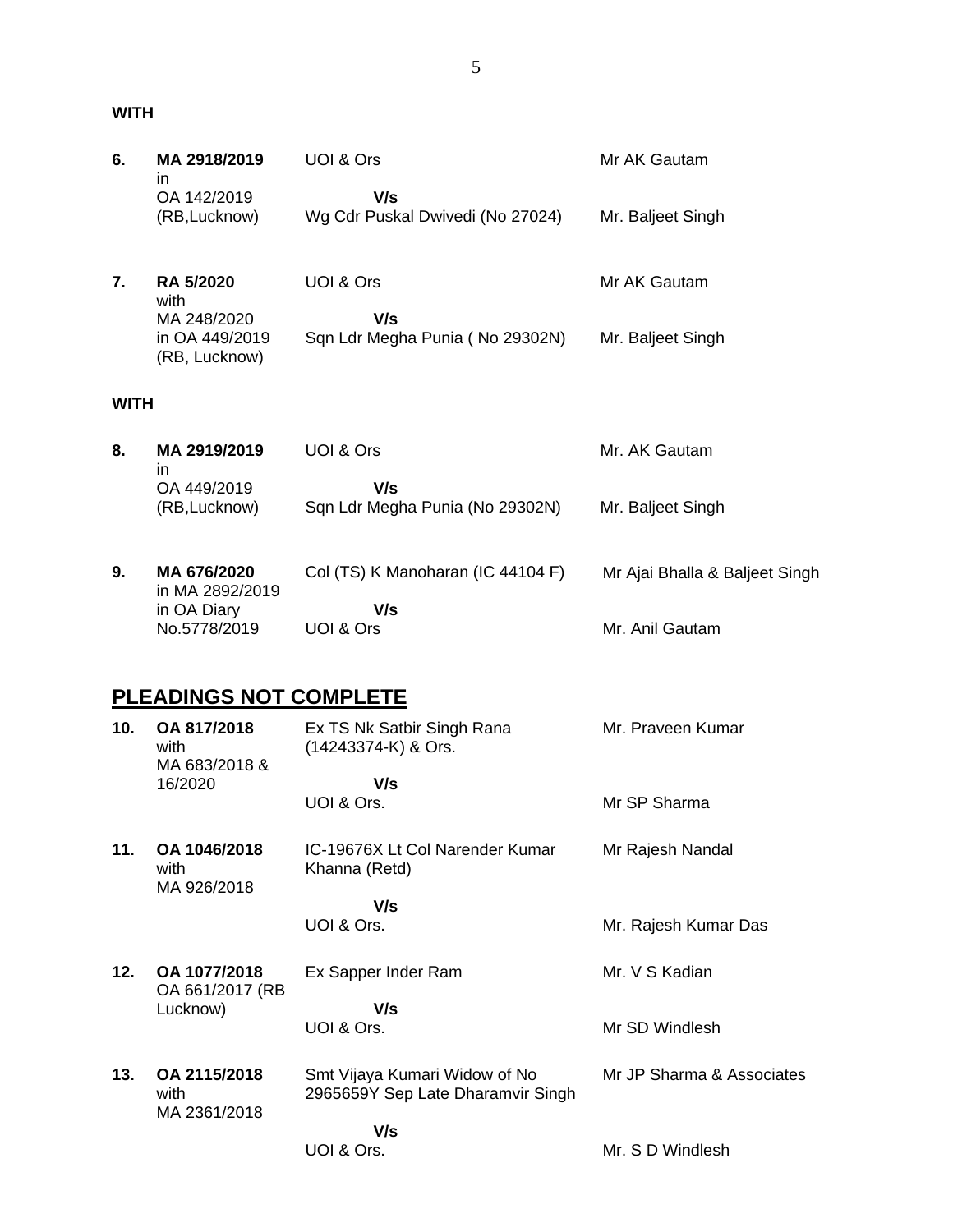| 14. | OA 726/2019<br>with                   | No. 137476-Y Ex LS (RP) Pritam Singh Mr. Virender Singh Kadian                                     |                                    |
|-----|---------------------------------------|----------------------------------------------------------------------------------------------------|------------------------------------|
|     | MA 2863/2019                          | V/s<br>UOI & Ors.                                                                                  | Ms. Jyotsna Kaushik                |
| 15. | OA 749/2019                           | Ex PO LOG Ashok Kumar (No 156286<br>Y)                                                             | Mr A K Trivedi & Associates        |
|     |                                       | V/s<br>UOI & Ors.                                                                                  | Mr. Y P Singh                      |
| 16. | OA 750/2019                           | Smt Santosh @ Vinod Kumari Wife of<br>Late Gnr Mainpal Singh @ Abhay<br>Singh (No 14356093)<br>V/s | Mr AK Trivedi and Yogesh<br>Sharma |
|     |                                       | UOI & Ors.                                                                                         | Mr. Avdhesh Kumar Singh            |
| 17. | OA 755/2019<br>with<br>MA 1356/2019 & | Ex Spr Mani Bhushan Singh (No<br>1463095K)                                                         | Mr. Ved Prakash                    |
|     | 127/2020                              | V/s<br>UOI & Ors.                                                                                  | Mr. J S Rawat                      |
| 18. | OA 1128/2019                          | Sgt Bijendra Kumar Choudhary (Retd)<br>(No 774989)                                                 | Mr Manoj Kr Gupta                  |
|     |                                       | V/s<br>UOI & Ors.                                                                                  | Mr. V S Tomar                      |
| 19. | OA 1524/2019                          | Ex Sgt Bablu Kumar Saha (777092-N)                                                                 | Mr. Ajit Kakkar                    |
|     |                                       | V/s<br>UOI & Ors.                                                                                  | Mr. K K Tyagi                      |
| 20. | OA 1529/2019                          | No 749198 Ex Sgt Haradesh Kumar<br>Sharma                                                          | Mr. VS Kadian                      |
|     |                                       | V/s<br>UOI & Ors.                                                                                  | Mr. Ashok Chaitanya                |
| 21. | OA 1803/2019                          | No. 15480212-W Ex Dfr Ranjeet Singh                                                                | Mr. Virender Singh Kadian          |
|     |                                       | V/s<br>UOI & Ors.                                                                                  | Mr. S D Windlesh                   |
| 22. | OA 1806/2019                          | Ex PO AOF Saumyajit Patra (139236-<br>Y)                                                           | Mr. Ved Prakash                    |
|     |                                       | V/s<br>UOI & Ors.                                                                                  | Mr. Arvind Patel                   |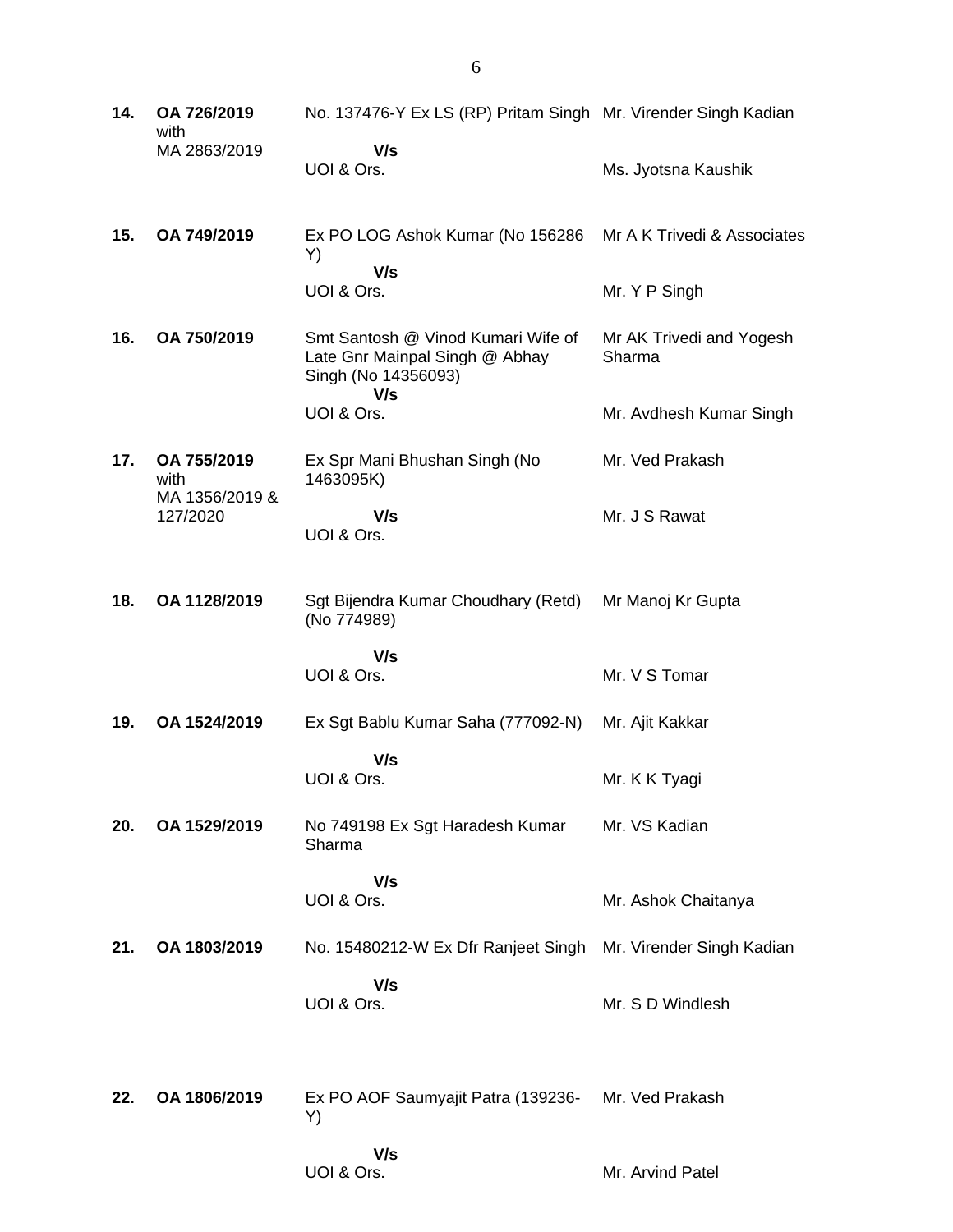| 23. | OA 1808/2019 | Ex Sgt A Dayal Pred (Retd) (No | Mr Manoj Kr Gupta |
|-----|--------------|--------------------------------|-------------------|
|     |              | 795859-H)                      |                   |
|     |              |                                |                   |

 **V/s** UOI & Ors.

Mr. Tarunvir Singh Khehar

# **PLEADINGS COMPLETE**

# **DATES WILL BE GIVEN BY THE TRIBUNAL OFFICER - ORDERS WILL BE UPLOADED ON THE WEBSITE**

| 24. | OA 342/2014                          | Ex Nk Karam Bir Singh                                              | Mr SM Dalal                                |
|-----|--------------------------------------|--------------------------------------------------------------------|--------------------------------------------|
|     |                                      | V/s<br>UOI & Ors.                                                  | Mr Avdhesh Kumar Singh                     |
| 25. | OA 1338/2016                         | Ex POME Raj Kishor Prasad<br>V/s                                   | Ms. Pallavi Awasthi & Ashok<br>Kumar Yadav |
|     |                                      | UOI & Ors.                                                         | Mr Prabodh Kumar                           |
| 26. | OA 844/2018                          | 268548H Ex WO Ratnakar Sahoo                                       | Mr Praveen Kumar                           |
|     |                                      | V/s                                                                |                                            |
|     |                                      | UOI & Ors.                                                         | Mr Harish V Shankar                        |
| 27. | OA 1113/2018<br>with<br>MA 997/2018  | JC-101261-P Ex Sub (RT) Surjeet<br>Singh                           | Mr Virender Singh Kadian                   |
|     |                                      | V/s                                                                |                                            |
|     |                                      | UOI & Ors.                                                         | Mr Tarunvir Singh Khehar                   |
| 28. | OA 2109/2018<br>with<br>MA 2357/2018 | 15453F Air Vice Marshal Radhy Mohan Mr. VS Kadian<br>Tiwari (Retd) |                                            |
|     |                                      | V/s                                                                |                                            |
|     |                                      | UOI & Ors.                                                         | Mr. A K Gautam                             |
| 29. | OA 277/2019                          | No. 01356-F Cmde MVK Rao (Retd.)<br>V/s                            | Mr. Indra Sen Singh/Shakti<br>Jaidwal      |
|     |                                      | UOI & Ors.                                                         | Mr. Arvind Patel                           |
| 30. | OA 1627/2019                         | IC-56153W Lt Col Amit Sharma                                       | Mr. S S Pandey & Associates                |
|     |                                      | V/s                                                                |                                            |
|     |                                      | UOI & Ors.                                                         | Mr. Karan Singh Bhati, Sr. CGSC            |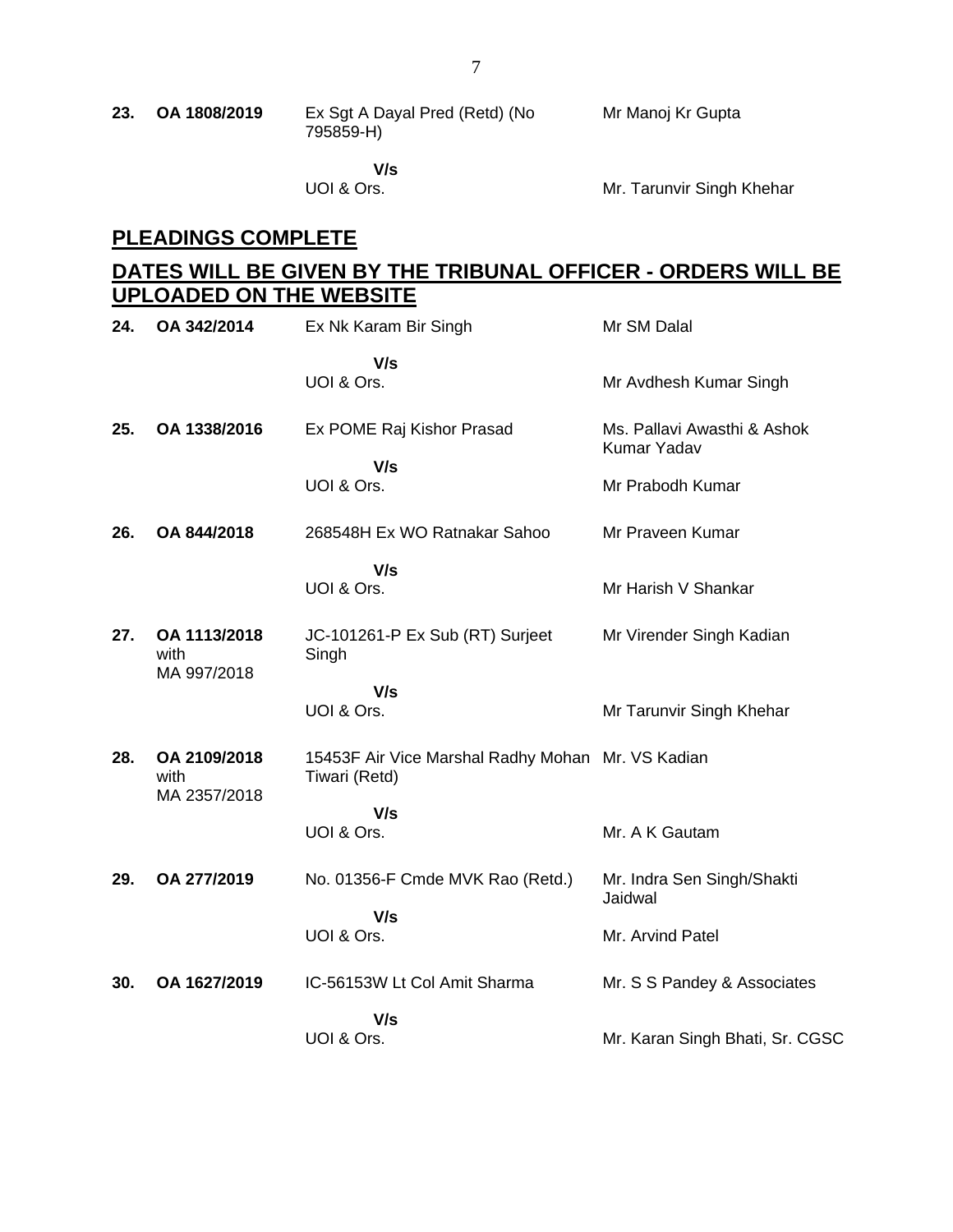# **ARMED FORCES TRIBUNAL, PRINCIPAL BENCH, NEW DELHI LIST OF BUSINESS**

#### **Date: 09-06-2020**

# **Timing: 11:00 AM**

# **PRINCIPAL REGISTRAR COURT**

|    | S. No. Case No.                       | <b>Parties Name</b>                                 | <b>Advocate for Petitioner /</b><br><b>Respondents</b> |
|----|---------------------------------------|-----------------------------------------------------|--------------------------------------------------------|
|    | <b>For Appearance/Direction</b>       |                                                     |                                                        |
| 1. | OA 932/2019<br>with<br>MA 1583/2019   | No. 142969736-X Ex Hav Ashok<br><b>Kumar Pandey</b> | Mr. S M Dalal                                          |
|    |                                       | V/s                                                 |                                                        |
|    |                                       | UOI & Ors.                                          | Mr. Satya Ranjan Swain                                 |
| 2. | OA 944/2019<br>with<br>MA 1600/2019 & | Ex LME Ambrish Agnihotri (NO<br>136493)             | Mr. Praveen Kumar                                      |
|    | 3150/2019                             | V/s                                                 |                                                        |
|    |                                       | UOI & Ors.                                          | Ms. Jyotsna Kaushik                                    |
| 3. | OA 945/2019<br>with<br>MA 1601/2019   | Ex LME Mohammed Kawish Haider<br>$(136548-H)$       | Mr. Praveen Kumar                                      |
|    |                                       | V/s                                                 |                                                        |
|    |                                       | UOI & Ors.                                          | Mr. Satya Ranjan Swain                                 |
| 4. | OA 951/2019<br>with                   | No 665155 HFO Ram Vir Singh (Retd)                  | Mr. Manoj Kumar Gupta                                  |
|    | MA 1607/2019 &<br>510/2020            | V/s<br>UOI & Ors.                                   | Mr. Anil Gautam                                        |
| 5. | OA 952/2019<br>with                   | Ex Cpl Dilip Kumar Roy (773985-T)                   | Mr. Omprakash Kr. Srivastava &<br>Vinay Makhija        |
|    | MA 1608/2019                          | V/s<br>UOI & Ors.                                   |                                                        |
|    |                                       |                                                     | Mr. Rajeev Kumar                                       |
| 6. | OA 967/2019<br>with<br>MA 1632/2019   | Gp Capt Ajai Kumar Agnihotri (Retd)<br>(No 16671)   | Mr Baljeet Singh                                       |
|    |                                       | V/s                                                 |                                                        |
|    |                                       | UOI & Ors.                                          | Mr. Rajeev Kumar                                       |
| 7. | OA 1000/2019<br>with<br>MA 1668/2019  | IC-42335Y Col Ajay Kumar Yadav<br>(Retd)            | Mr. VS Kadian                                          |
|    |                                       | V/s                                                 |                                                        |
|    |                                       | UOI & Ors.                                          | Mr. Rajeev Kumar                                       |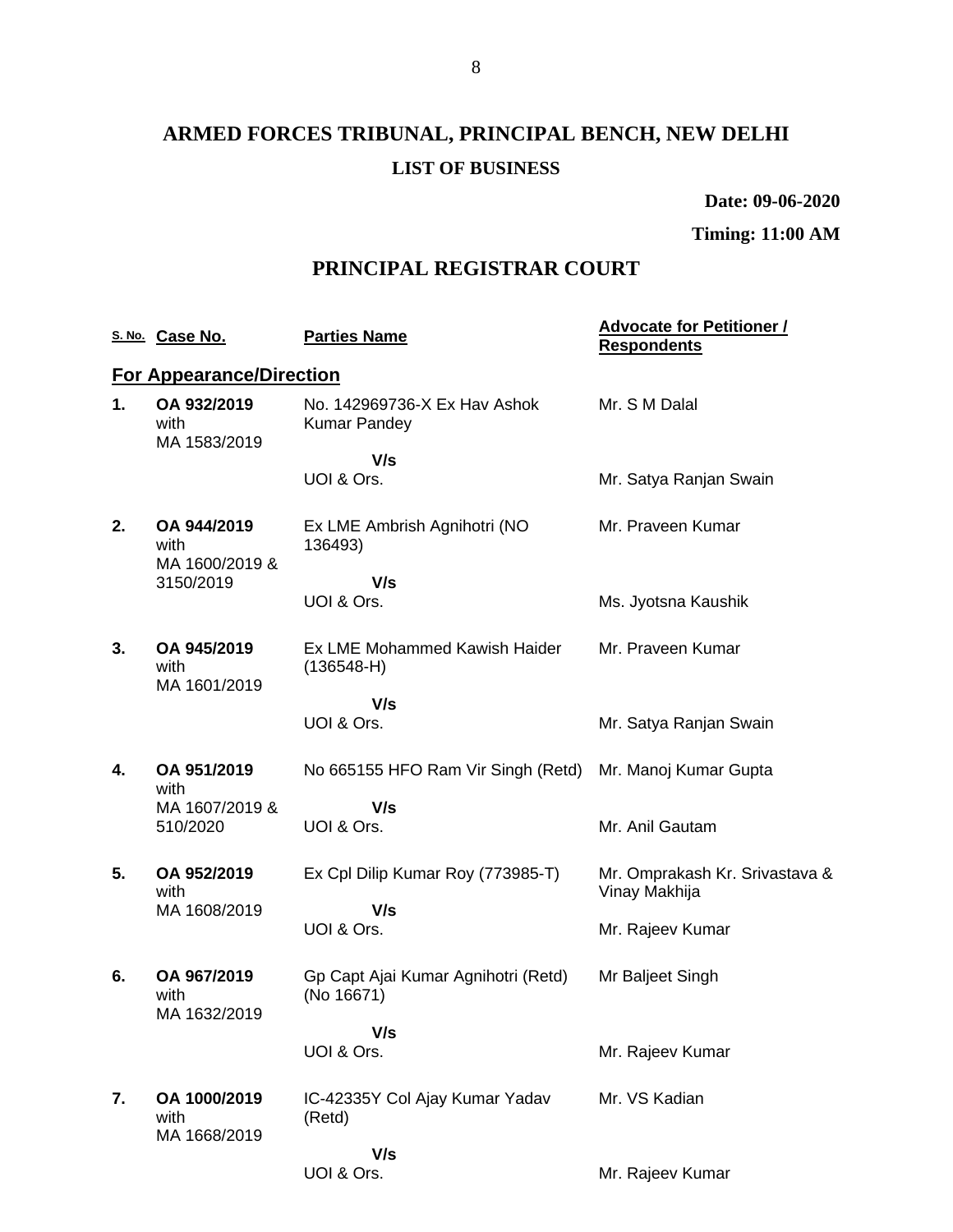| 8.  | OA 1050/2019                         | EX HFO Krishan Chandra Gautam (No Mr Baljeet Singh<br>649519) |                                       |
|-----|--------------------------------------|---------------------------------------------------------------|---------------------------------------|
|     |                                      | V/s<br>UOI & Ors.                                             | Mr. Karan Singh Bhati, Sr.<br>CGSC    |
| 9.  | OA 1210/2019                         | Ex L/Nk Parveen Kumar (No 3003839<br>Y)                       | Mr SM Dalal                           |
|     |                                      | V/s<br>UOI & Ors.                                             | Ms. Suman Chauhan                     |
| 10. | OA 1440/2019<br>with                 | EX ME II Uttam Singh (No 134294R)                             | Mr. Ajit Kakkar                       |
|     | MA 2336/2019                         | V/s<br>UOI & Ors.                                             | Mr. J S Rawat                         |
| 11. | OA 1442/2019<br>with<br>MA 2344/2019 | Smt Sharmila Devi Wd/O No 710598F<br>Late WO Rajkumar Nara    | Mr. VS Kadian                         |
|     |                                      | V/s<br>UOI & Ors.                                             | Mr. S P Sharma                        |
| 12. | OA 1444/2019<br>with<br>MA 2347/2019 | Ex AC (U/T) Sandeep Kumar Pandey<br>(No 9422586)              | Mr. Manoj Kumar Gupta                 |
|     | (OA 92/2017 (RB,<br>Kolkata)         | V/s<br>UOI & Ors.                                             | Mr. J S Rawat                         |
| 13. | OA 1445/2019<br>with<br>MA 2348/2019 | No. 699386-R Sgt Amar Kishore<br>(Retd.)                      | Mr. A K Chaudhary & Manoj Kr<br>Gupta |
|     |                                      | V/s<br>UOI & Ors.                                             | Mr. Arvind Patel                      |
| 14. | OA 1446/2019<br>with<br>MA 2349/2019 | No. 15481424-N Ex LD Nar Narayan<br>Singh                     | Mr. Ved Prakash                       |
|     |                                      | V/s<br>UOI & Ors.                                             | Ms. Jyotsna Kaushik                   |
| 15. | OA 1658/2019                         | Ex JWO Rishi Raj Shastri (691516-L)                           | Mr. B P Vaishav & Associates          |
|     |                                      | V/s<br>UOI & Ors.                                             | Mr. Arvind Patel                      |
| 16. | OA 1659/2019                         | Wg Cdr R Rajesh (Retd) (No 23570)                             | Mr. Baljeet Singh                     |
|     |                                      | V/s<br>UOI & Ors.                                             | Mr. Karan Singh Bhati, Sr.<br>CGSC    |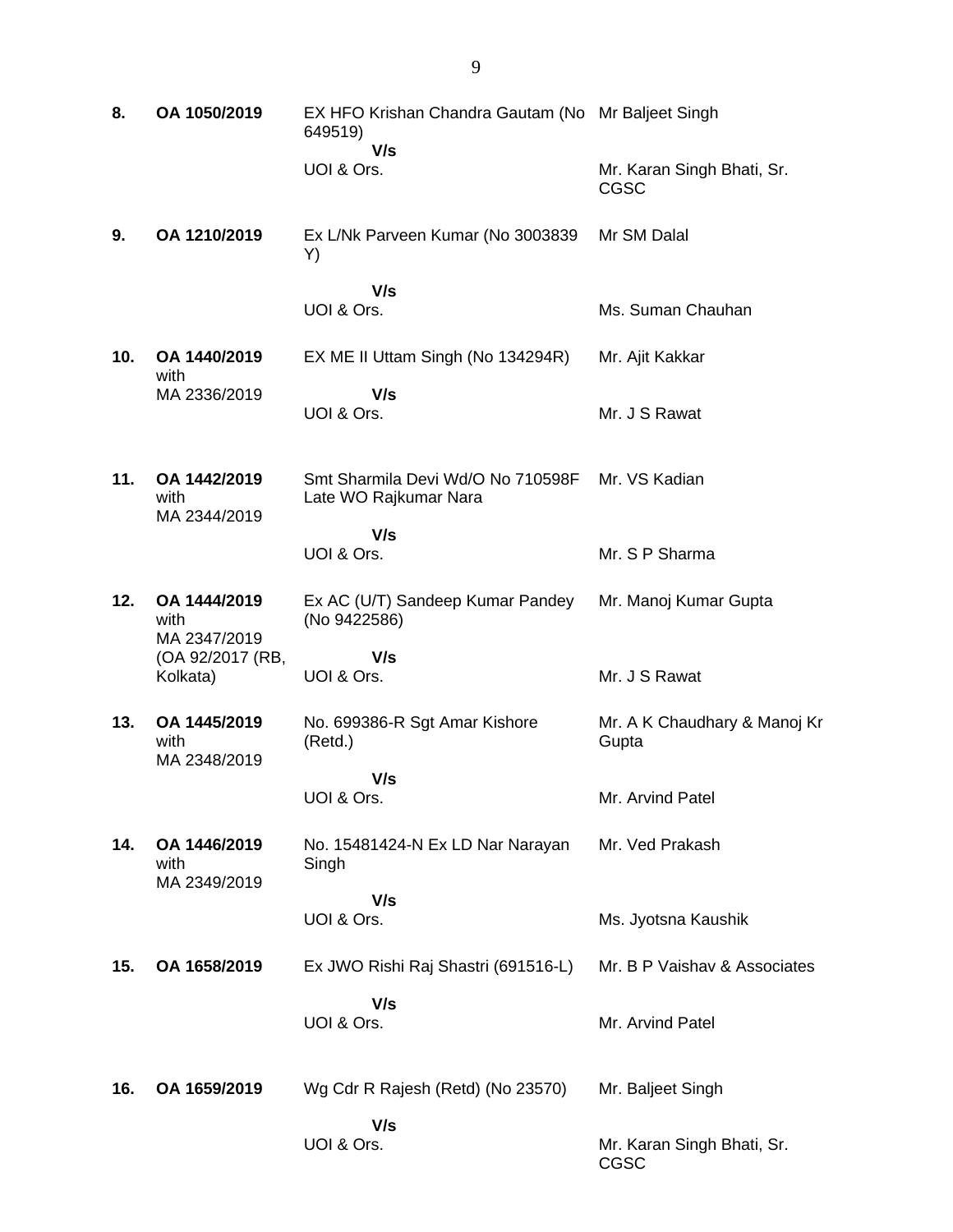| 17. | OA 1992/2019         | Hony Sub Maj Prem Singh (Retd) (JC- Mr. Ajit Kakkar<br>375010K) & Ors. |                               |
|-----|----------------------|------------------------------------------------------------------------|-------------------------------|
|     |                      | V/s<br>UOI & Ors.                                                      | Mr. J S Rawat                 |
| 18. | OA 2005/2019<br>with | Ex JWO Nirmal Kumar (702228-S)                                         | Mr. Praveen Kumar             |
|     | MA 2930/2019         | V/s<br>UOI & Ors.                                                      | Dr. Vijendra Singh Mahndiyan  |
| 19. | OA 2006/2019         | No. 679308 Ex Sgt Kandasamy<br>Muthuselvan                             | Mr. Ramautar Sharma           |
|     |                      | V/s<br>UOI & Ors.                                                      | Mr. Anil Gautam               |
| 20. | OA 2007/2019<br>with | IC-55886H Lt Col Naresh Kaushik                                        | Mr. S S Pandey & Associates   |
|     | MA 2931/2019         | V/s<br>UOI & Ors.                                                      | Dr. Vijendra Singh Mahndiyan  |
| 21. | OA 2016/2019         | IC-38200A Col (TS) Ashok Kumar<br>Malik (Retd.)                        | Mr. Virender Singh Kadian     |
|     |                      | V/s<br>UOI & Ors.                                                      | Mr. J S Rawat                 |
| 22. | OA 2018/2019         | Ex Nk Rajmal (1051788-F)                                               | Mr. Rohti Pratap & Associates |
|     |                      | V/s<br>UOI & Ors.                                                      | Mr. Neeraj, Sr. CGSC          |
| 23. | OA 2019/2019         | No 13941809Y Ex Hav (Hony Nb Sub) Mr. VS Kadian<br>Kana Ram Swami      |                               |
|     |                      | V/s<br>UOI & Ors.                                                      | Mr. Satya Ranjan Swain        |
| 24. | OA 2020/2019         | Ex CH Mech (AL) Gopal Krishna Vaish Mr Ved Prakash<br>(No 124584Y)     |                               |
|     |                      | V/s<br>UOI & Ors.                                                      | Ms. Suman Chauhan             |
| 25. | OA 2021/2019         | Ex Nk Manoj Kumar (No 15141191W)                                       | Mr. Ved Prakash               |
|     |                      | V/s<br>UOI & Ors.                                                      | Mr. Waize Ali Noor            |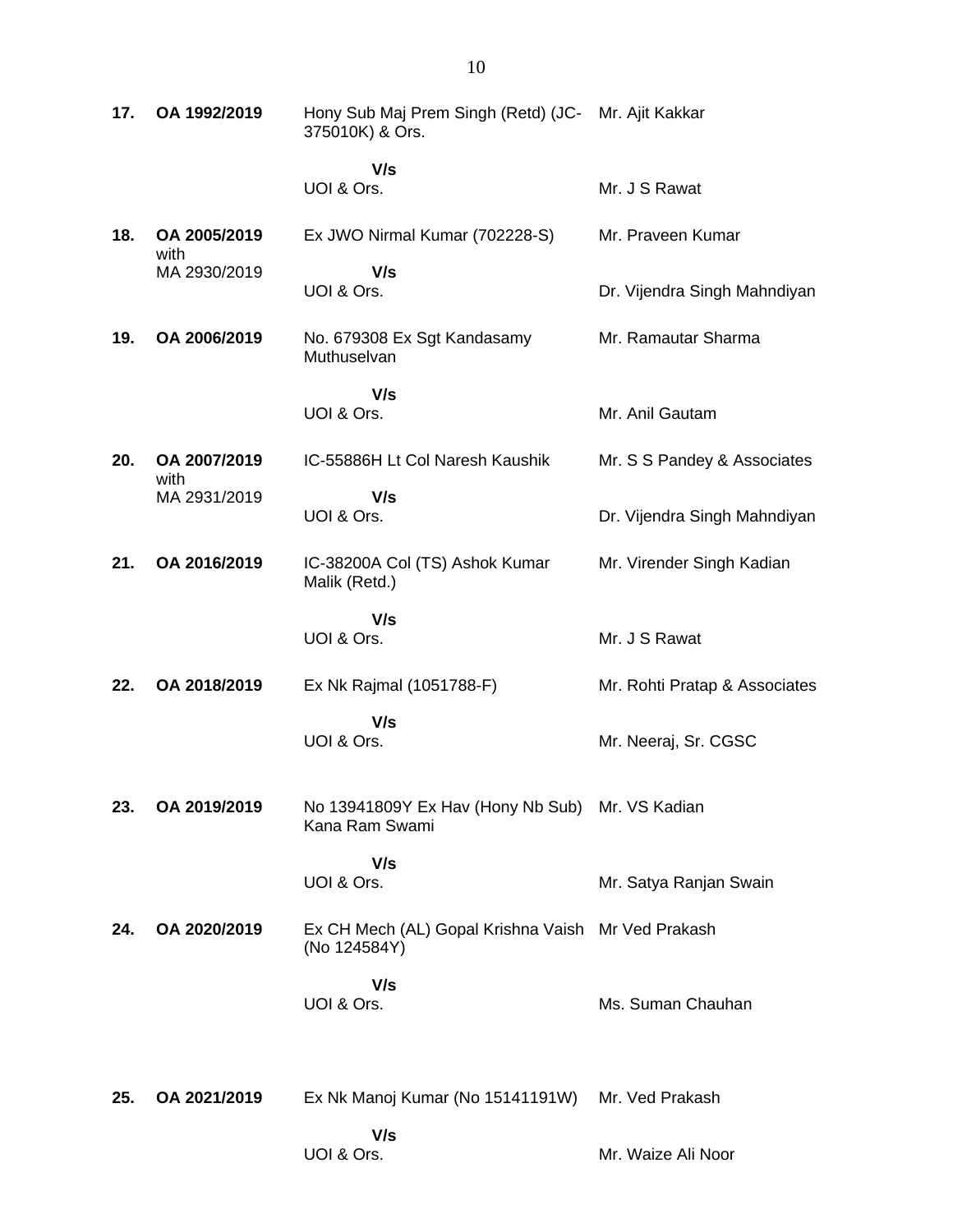| 26. | OA 2022/2019                         | No. 24998-B Wg Cdr Deepak Bansal<br>(Retd.)                                     | Mr. Ajai Bhalla                        |
|-----|--------------------------------------|---------------------------------------------------------------------------------|----------------------------------------|
|     |                                      | V/s<br>UOI & Ors.                                                               | Mr. J S Rawat                          |
| 27. | OA 2159/2019                         | Hav/Clk (SD) Atom Manishwar Singh<br>(No 6944145 M)                             | Mr Indra Sen Singh & Abhishek<br>Singh |
|     |                                      | V/s<br>UOI & Ors.                                                               | Ms. Barkha Babbar                      |
|     |                                      |                                                                                 |                                        |
| 28. | OA 2323/2019<br>with<br>MA 3219/2019 | Mrs Nandita Srivastava W/o IC-<br>559914W Late Col Girish Chandra<br>Srivastava | Mr. Anil Srivastava & Associates       |
|     |                                      | V/s<br>UOI & Ors.                                                               | Mr. S D Windlesh                       |
| 29. | OA 2324/2019<br>with<br>MA 3220/2019 | Ex MCA(AH) II/Hon Sub Lt Santosh<br>Singh (No 097628 H)                         | Mr Shakti Chand Jaidwal                |
|     |                                      | V/s                                                                             |                                        |
|     |                                      | UOI & Ors.                                                                      | Dr. Vijendra Singh Kadian              |
| 30. | OA 2325/2019<br>with                 | No. 14611963-A Ex Hav Sudhir Kumar Mr. Virender Singh Kadian                    |                                        |
|     | MA 3222/2019                         | V/s<br>UOI & Ors.                                                               | Mr. Prabodh Kumar                      |
| 31. | OA 2326/2019                         | Ex Rect Kalicharan (6945583-P)                                                  | Mr. Ved Prakash                        |
|     | with<br>MA 3223/2019                 | V/s<br>UOI & Ors.                                                               | Mr. V S Tomar                          |
| 32. | OA 2329/2019                         | Col Ranjeet Alva (IC 53236 W)                                                   | Mr SS Pandey & Associates              |
|     |                                      | V/s<br>UOI & Ors.                                                               | Mr. Karan Singh Bhati, Sr.<br>CGSC     |
| 33. | OA 167/2020                          | JC-805872N Nb Sub KS Thakran                                                    | Mr Indra Sen Singh/Abhishek<br>Singh   |
|     |                                      | V/s<br>UOI & Ors.                                                               | Ms Barkha Babbar                       |
| 34. | OA 192/2020<br>with                  | SL-3909K Lt Col CP Johnson (Retd)                                               | Mr IS Yadav                            |
|     | MA 205/2020                          | V/s<br>UOI & Ors.                                                               | Mr. Barkha Babbar                      |